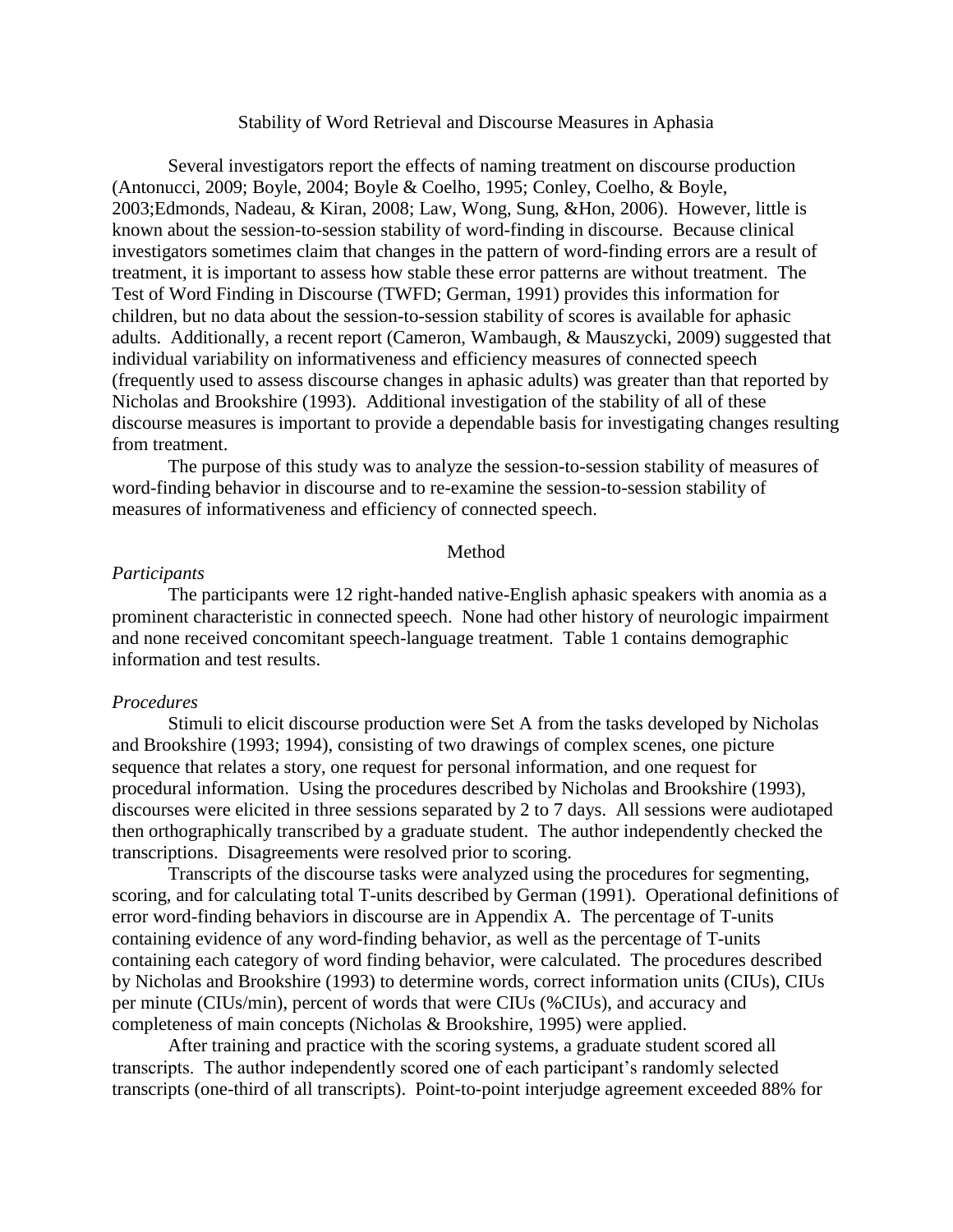T-units, word finding behaviors, number of words, and number of CIUs. Interjudge reliability exceeded 80% for each of the four main concept scoring categories.

#### Results

# *Word finding analyses*

P3's data was excluded because he produced few T-units in relation to fragments (German, 1991). To assess the extent to which the remaining participants' word finding scores in Session 1 were related to their scores in subsequent sessions, Pearson product-moment correlation coefficients were calculated (Table 2). Correlations for the percentage of T-Units with one or more word-finding behaviors (%TWFB) ranged from .76 to .94, suggesting a strong relationship among session scores. To assess how accurately one could predict an individual's subsequent scores from an earlier score, the standard error of measurement (SEM) was calculated. In general, small SEMs indicate greater session-to-session stability. The SEMs for %TWFB were relatively small in relation to the means for each session. Furthermore, the percentage change (PC) from a session's group mean accounted for by a change in score of 1 SEM between sessions ranged from 4 to 7, indicating acceptable session-to-session stability for this measure.

Results for the percentage of T-Units that contained one or more of each error wordfinding behavior were far less favorable. Inspection of standard deviations (Table 2) reveals wide variability. Percentage change measures were unacceptably large even for the few behaviors with strong correlation coefficients.

Each word-finding error category was also examined to see whether it occurred in a similar percentage of T-units from one session to the next. The figure reveals that ten of eleven participants (P12 being the exception) demonstrated session-to-session changes in the distribution of the types of word-finding behaviors. These results will be discussed in detail, but one example demonstrates the importance of this finding: P6 and P9 demonstrated a reduction in phonemic paraphasias and an increase in verbal paraphasias. Clinical investigators of semantically based confrontation naming word retrieval treatments often claim that such a change in error patterns indicates that the participant is better able to access the semantic system after treatment. However, these results demonstrate that at the discourse level such changes in error patterns can be part of the normal variability of the behavior and not due to treatment.

#### *Measures of informativeness, efficiency, and accuracy/completeness of main concepts*

Results for measures of informativeness, efficiency, and accuracy/completeness of main concepts (Table 3) include data from all 12 participants. To assess the extent to which participants' scores in one session were related to their scores in subsequent sessions, Pearson product-moment correlation coefficients were calculated. The correlations for the number of CIUs, words per minute, and CIUs per minute were strong (.85 to .99), similar to those reported by Nicholas and Brookshire (1993). The correlations for number of words were strong, but lower than those reported by Nicholas & Brookshire. However, the correlations for %CIUs were only moderate, and were much lower than those of the Nicholas and Brookshire study. The source of the weaker correlations for these two measures was the variability of a single participant, P4, who doubled the number of words he produced from the first to the second session without a concomitant increase in the number of CIUs. P4's aphasia was the most severe of the participants included in this sample, which might account for his more variable performance.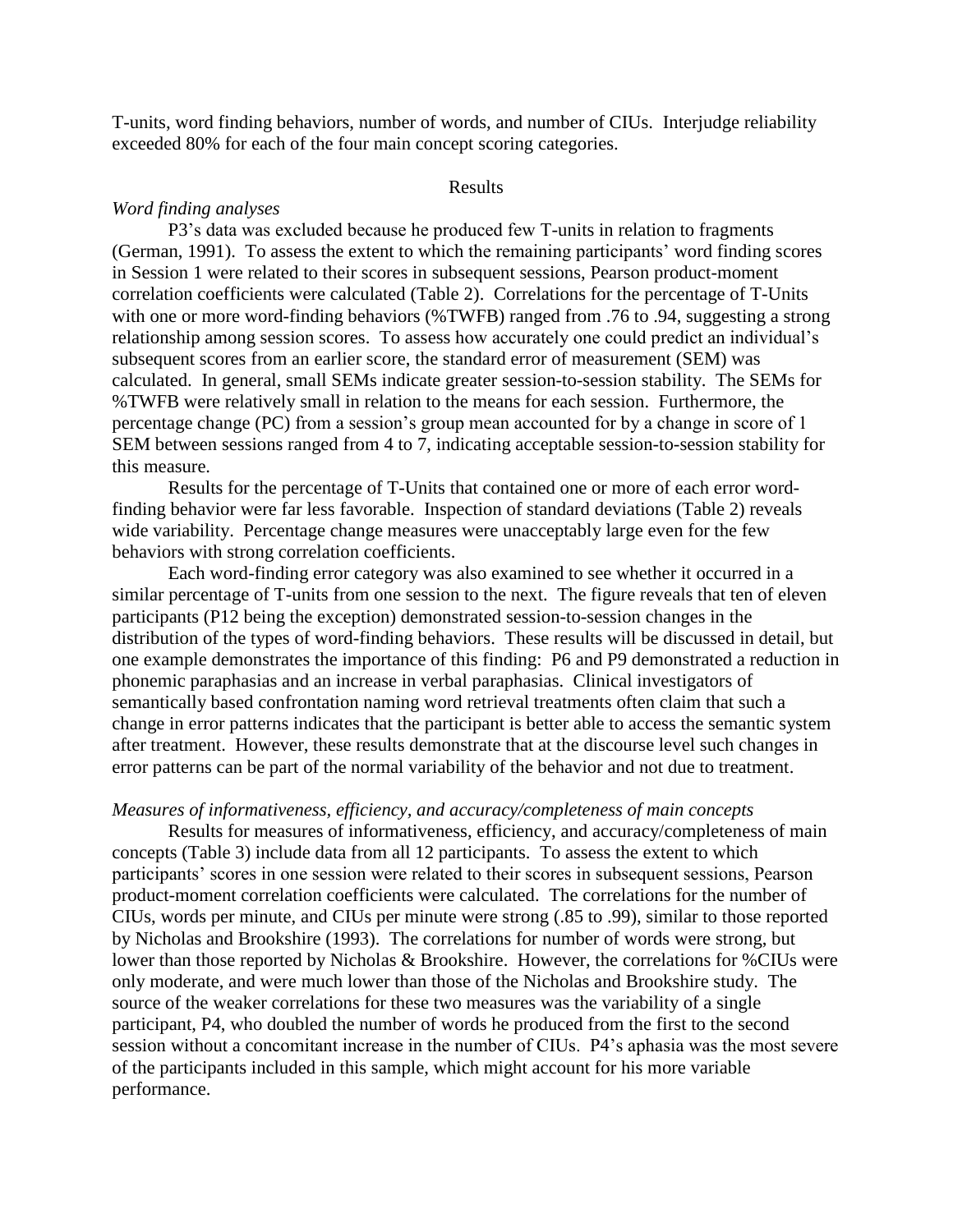Correlation coefficients for the Set A main concept analyses were similar to those reported by Nicholas & Brookshire (1995) for the full set of 10 stimuli except for the Inaccurate and the combined Accurate Incomplete + Inaccurate categories. The range of Inaccurate responses was extremely limited in this study, accounting for the weak correlations for these categories.

## **Discussion**

The results suggest that a general measure of word-finding difficulty in discourse, %TWFB, was stable from session to session, whereas measures of individual categories of wordfinding behavior were not. For all participants, the proportion of individual categories of wordfinding errors contributing to total errors changed from session to session. Clinical researchers should exercise caution in asserting that changes in error type arise from treatment unless they can demonstrate session-to-session stability of the error distributions prior to treatment. Measures of informativeness, efficiency, and main concept production replicated the stability reported by Nicholas & Brookshire (1993, 1995) at the group level, but reinforce findings of variability of some individual participants reported by Cameron, Wambaugh, and Mauszycki (2009), supporting their recommendation that such individual variability be considered by clinicians and researchers when reporting change over time.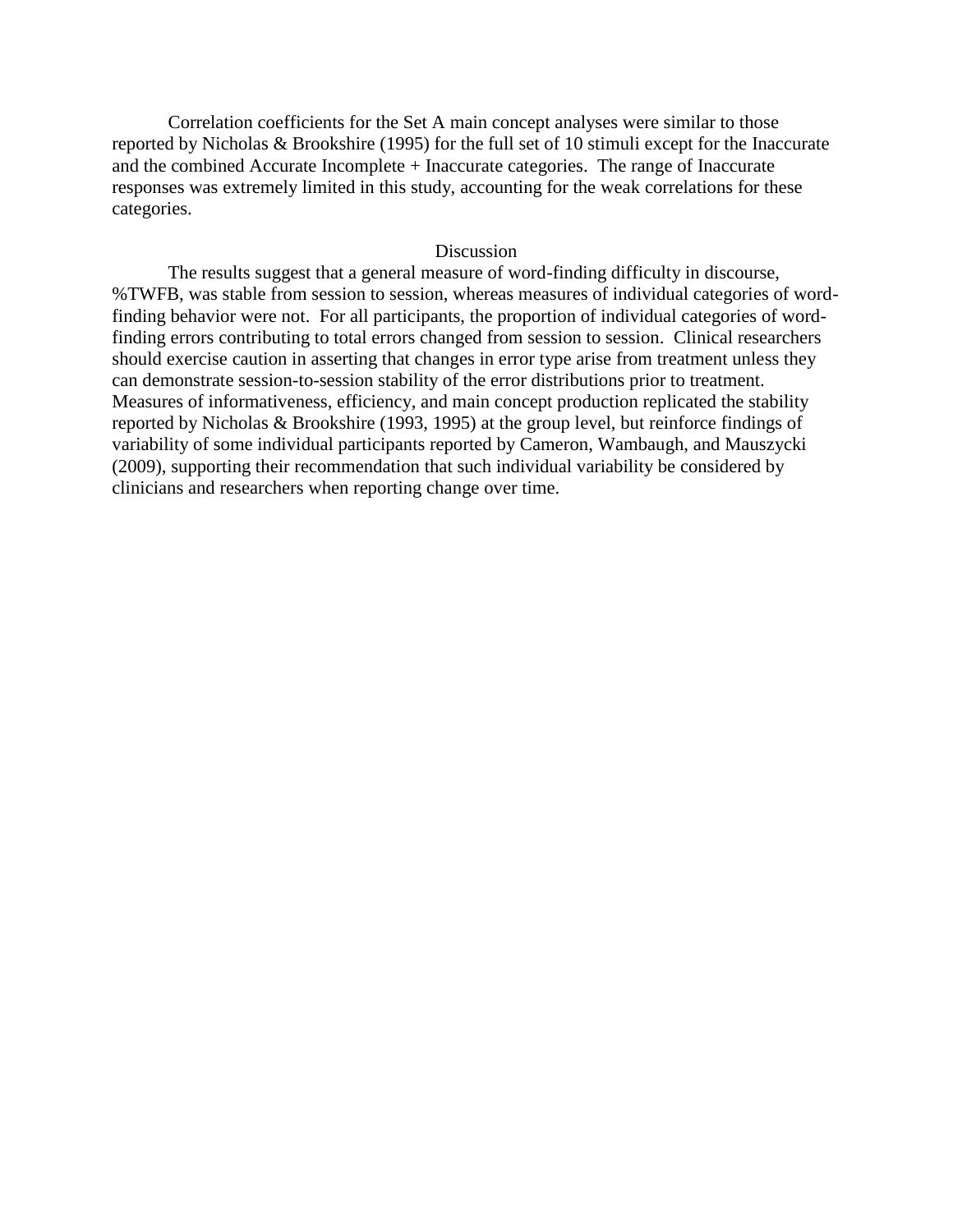#### References

- Antonucci, S.M. (2009). Use of semantic feature analysis in group aphasia treatment. *Aphasiology*, *23*, 854-866.
- Boyle, M. (2004). Semantic feature analysis treatment for anomia in two fluent aphasia syndromes. *American Journal of Speech Language Pathology,13,*236-249.
- Boyle, M., & Coelho, C.A. (1995). Application of semantic feature analysis as a treatment for aphasic dysnomia. *American Journal of Speech Language Pathology, 4,* 94-98.
- Brookshire, R.H. & Nicholas, L.E. (1994). Test-retest stability of measures of connected speech in aphasia. *Clinical Aphasiology*, Vol. 22, 119-133.
- Cameron, R., Wambaugh, J., & Mauszycki, S. (2009). Quantifying the informativeness and efficiency of connected speech: An analysis of individual variability over time. Poster presented at Clinical Aphasiology Conference, 5/28/09.
- Conley, A. & Coelho, C.A. (2003). Treatment of word retrieval impairment in chronic Broca's aphasia. *Aphasiology*, *17*, 203-211.
- Edmonds, L.A. Nadeau, S.E., Kiran, S. (2008). Effects of Verb Network Strengthening Treatment (VNeST) on lexical retrieval of content words in sentences in persons with aphasia. *Aphasiology*, *23*, 402-424.
- German, D.J. (1990). *Test of Adolescent/Adult Word Finding*. Austin, TX: pro-ed.
- German, D.J. (1991). *Test of Word Finding in Discourse (TWFD): Administration, scoring, interpretation, and technical manual*. Austin, TX: pro-ed.
- Kaplan, E., Goodglass, H., & Weintraub, S. (1983). *Boston Naming Test*. Philadelphia: Lea & Febiger.
- Kertesz, A. (1982). *Western Aphasia Battery*. New York: The Psychological Corporation.
- Law, Wong, Sung, & Hon (2006) A study of semantic treatment of three Chinese anomic patients. *Neuropsychological Rehabilitation*, *16*, 601-629
- Nicholas, L.E. & Brookshire, R.H. (1993). A system for quantifying the informativeness and efficiency of the connected speech of adults with aphasia. *Journal of Speech and Hearing Research*, *36*, 338-350.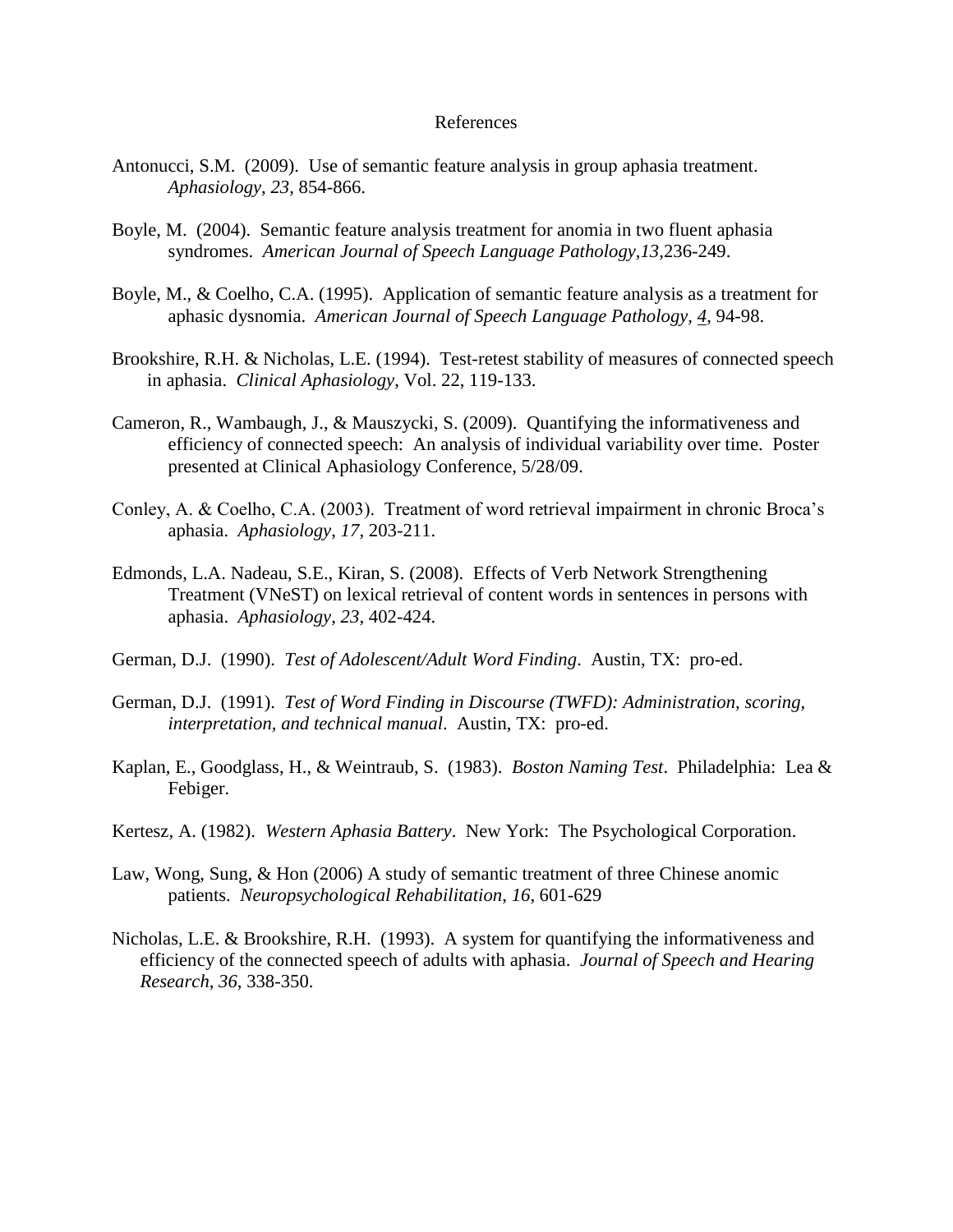|                       | <b>P1</b>   | P <sub>2</sub> | P <sub>3</sub> | <b>P4</b> | <b>P5</b> | <b>P6</b>      | <b>P7</b> | P <sub>8</sub> | P <sub>9</sub> | <b>P10</b> | P11       | P12       |
|-----------------------|-------------|----------------|----------------|-----------|-----------|----------------|-----------|----------------|----------------|------------|-----------|-----------|
| Age                   | 57          | 67             | 61             | 61        | 70        | 87             | 65        | 38             | 52             | 50         | 80        | 51        |
| Gender                | M           | $\mathbf{F}$   | M              | M         | M         | M              | M         | $\mathbf F$    | ${\bf F}$      | M          | M         | M         |
| Education (years)     | 12          | 12             | 12             | 12        | 18        | 12             | 16        | 12             | 12             | 12         | 19        | 16        |
| <b>MPO</b>            | 65          | 15             | 59             | 14        | 15        | 36             | 37        | 38             | 64             | 7          | 14        | 72        |
| WAB AQ                | 82          |                | 67             | 54.5      | 90.6      | 72.2           | 86.6      | 67.4           | 70.2           | 82         | 61.2      | 46.3      |
| Aphasia type          | <b>BA</b>   | <b>BA</b>      | <b>BA</b>      | <b>BA</b> | AA        | AA             | AA        | AA             | CA             | CA         | <b>WA</b> | <b>WA</b> |
| TAWF(106)             | 67          | 82             | 68             | 28        | 84        | 63.0           | 53        | 56             | 57             | 84         | 28        | 8         |
| <b>Standard Score</b> | 63          | 88             | 76             | <70       | 90        | 72.0           | <70       | < 52           | $<$ 58         | 78         | <70       | $<$ 58    |
| Percentile Rank       | 0.2         | 19             | 4              | $\leq$ 1  | 23        | $\overline{2}$ | $\leq$ 1  | < 0.1          | < 0.1          | 6          | $\leq$ 1  | < 0.1     |
| Etiology              | <b>LCVA</b> | L CVA          | L CVA          | L CVA     | L CVA     | L CVA          | L CVA     | TBI            | L CVA          | L CVA      | L CVA     | L CVA     |

Table 1. Participants' demographic information and test results.

MPO = months post onset

*WAB* AQ= *Western Aphasia Battery* Aphasia Quotient

 $BA = Broca's aphasia$ ;  $AA = anomic aphasia$ ;  $CA = conduction aphasia$ ;  $WA = Wernicke's aphasia$ 

*TAWF = Test of Adolescent/Adult Word Finding*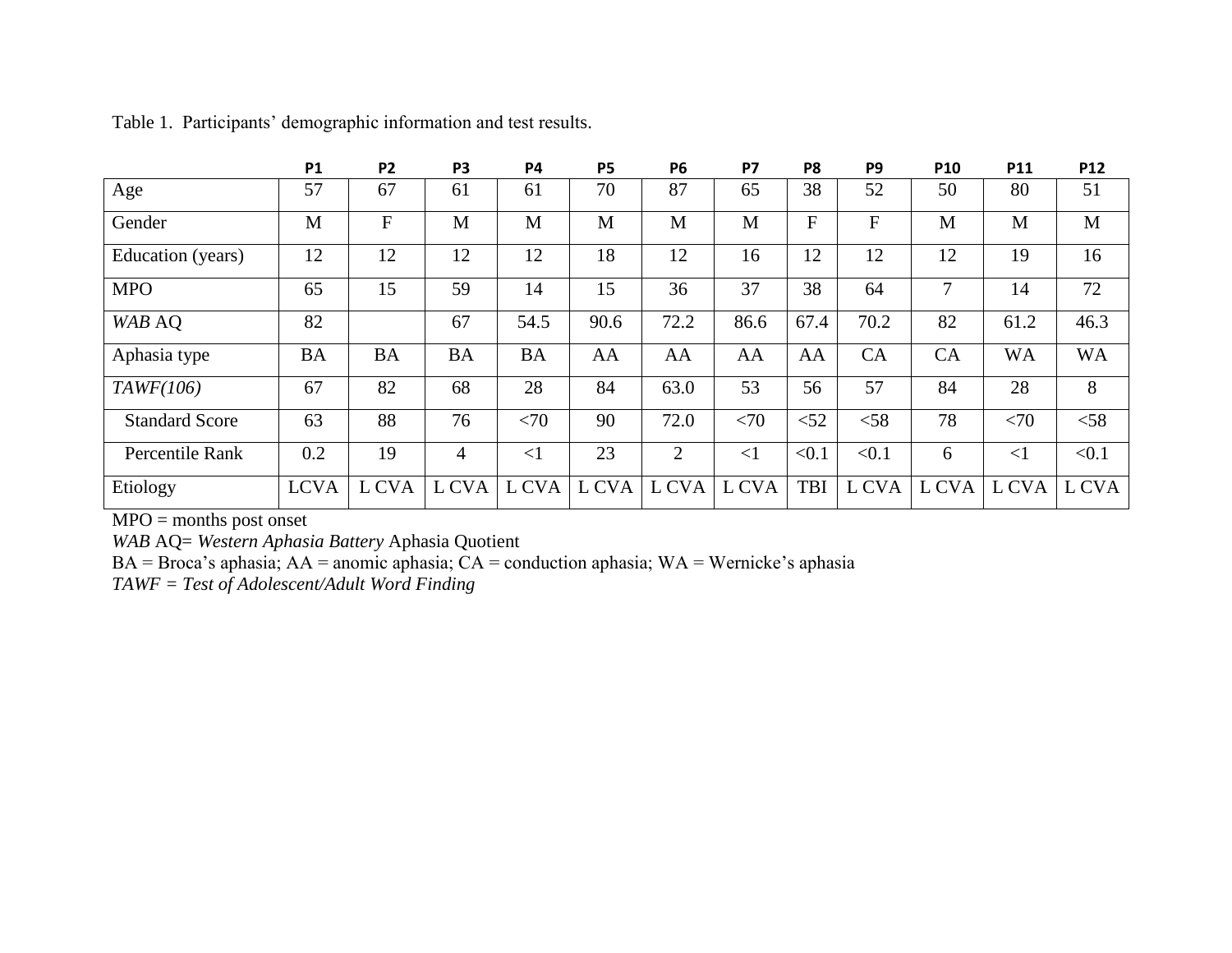Table 2. Average scores of participants on word retrieval measures in each session and Pearson product-moment correlation coefficients (r), standard error of measurement (SEM) values, and the percent of the mean represented by a change of 1 SEM (PC) for differences in participants' performance between Sessions 1 and 2, Sessions 2 and 3, and Sessions 1 and 3 on the measures of word retrieval.

|                 |              | %TWFB  | <b>VP</b> | <b>IS</b> | PP             | N        | Rep   | Ref      | E        | TF        | D        | $\mathsf{C}$   |
|-----------------|--------------|--------|-----------|-----------|----------------|----------|-------|----------|----------|-----------|----------|----------------|
| Session 1       | Mean         | 76     | 13.9      | 27.3      | 8.6            | 3.5      | 40.5  | 35.6     | 28.2     | 17.9      | 9.2      | 4.1            |
|                 | <b>SD</b>    | 16.78  | 9.40      | 19.051    | 11.23          | 5.41     | 15.89 | 13.1     | 19.57    | 29.50     | 15.69    | 6.85           |
|                 | Range        | 53-100 | $0 - 25$  | $3-69$    | $0 - 30$       | $0-19$   | 8-69  | $8 - 57$ | $0 - 67$ | $0 - 100$ | $0 - 54$ | $0-23$         |
|                 |              |        |           |           |                |          |       |          |          |           |          |                |
| Session 2       | Mean         | 72     | 13.7      | 28.7      | 10.4           | 3.7      | 41.2  | 41.7     | 22.5     | 17.1      | 10.1     | 2.5            |
|                 | <b>SD</b>    | 16.52  | 8.67      | 26.59     | 11.23          | 4.73     | 19.88 | 16.23    | 18.22    | 26.55     | 19.73    | 3.11           |
|                 | Range        | 44-100 | $0-29$    | $0 - 70$  | $0 - 33$       | $0 - 13$ | 14-87 | 17-70    | $0 - 63$ | $0 - 93$  | $0 - 67$ | $0 - 10$       |
|                 |              |        |           |           |                |          |       |          |          |           |          |                |
| Session 3       | Mean         | 74     | 14.7      | 25.5      | 7.2            | 1.5      | 38.6  | 40.8     | 22.0     | 14.7      | 6.5      | 4.6            |
|                 | <b>SD</b>    | 13.53  | 8.52      | 23.89     | 8.30           | 2.54     | 19.65 | 17.06    | 17.11    | 25.39     | 11.61    | 6.55           |
|                 | Range        | 50-94  | $0 - 25$  | $0 - 69$  | $0 - 21$       | $0-8$    | 21-91 | 14-72    | $0 - 46$ | $0 - 88$  | $0 - 38$ | $0 - 18$       |
|                 |              |        |           |           |                |          |       |          |          |           |          |                |
| Sessions 1 to 2 | $\mathbf{r}$ | 0.90   | 0.38      | 0.69      | 0.68           | 0.30     | 0.46  | 0.60     | 0.91     | 0.90      | 0.95     | 0.73           |
|                 | <b>SEM</b>   | 5      | 7         | 11        | 6              | 5        | 12    | 8        | 6        | 9         | 3        | 4              |
|                 | PC           | 5.31   | 53.24     | 38.92     | 73.42          | 127.40   | 28.78 | 23.07    | 20.38    | 52.13     | 36.36    | 86.98          |
|                 |              |        |           |           |                |          |       |          |          |           |          |                |
| Sessions 2 to 3 | $\mathbf{r}$ | 0.94   | 0.55      | 0.87      | 0.75           | 0.76     | 0.85  | 0.53     | 0.89     | 0.97      | 0.94     | 0.73           |
|                 | <b>SEM</b>   | 4      | 6         | 9         | $\overline{4}$ |          | 8     | 12       | 6        | 5         | 3        | 3              |
|                 | PC           | 4.04   | 38.76     | 34.33     | 58.37          | 80.53    | 19.98 | 28.63    | 26.02    | 31.60     | 43.65    | 72.9           |
|                 |              |        |           |           |                |          |       |          |          |           |          |                |
| Sessions 1 to 3 | $\mathbf{r}$ | 0.75   | 0.63      | 0.71      | 0.78           | 0.04     | 0.55  | 0.66     | 0.83     | 0.93      | 0.97     | 0.56           |
|                 | <b>SEM</b>   | 8      | 5         | 14        | 5.             | 5        | 13    | 9        | 8        | 7         | 3        | $\overline{2}$ |
|                 | PC           | 6.63   | 38.21     | 50.03     | 50.49          | 124.36   | 32.32 | 23.19    | 33.93    | 40.21     | 34.20    | 81.39          |

Note: %TWFB = percentage of T-Units with one or more word-finding behaviors;  $VP =$  verbal paraphasias; IS = initial sounds;  $PP =$  phonemic paraphasias;  $N =$  neologisms; Rep = repetitions; Ref = reformulations; E = empty words; TF = time fillers; D = delays; C = comments; see Appendix for operational definitions and examples.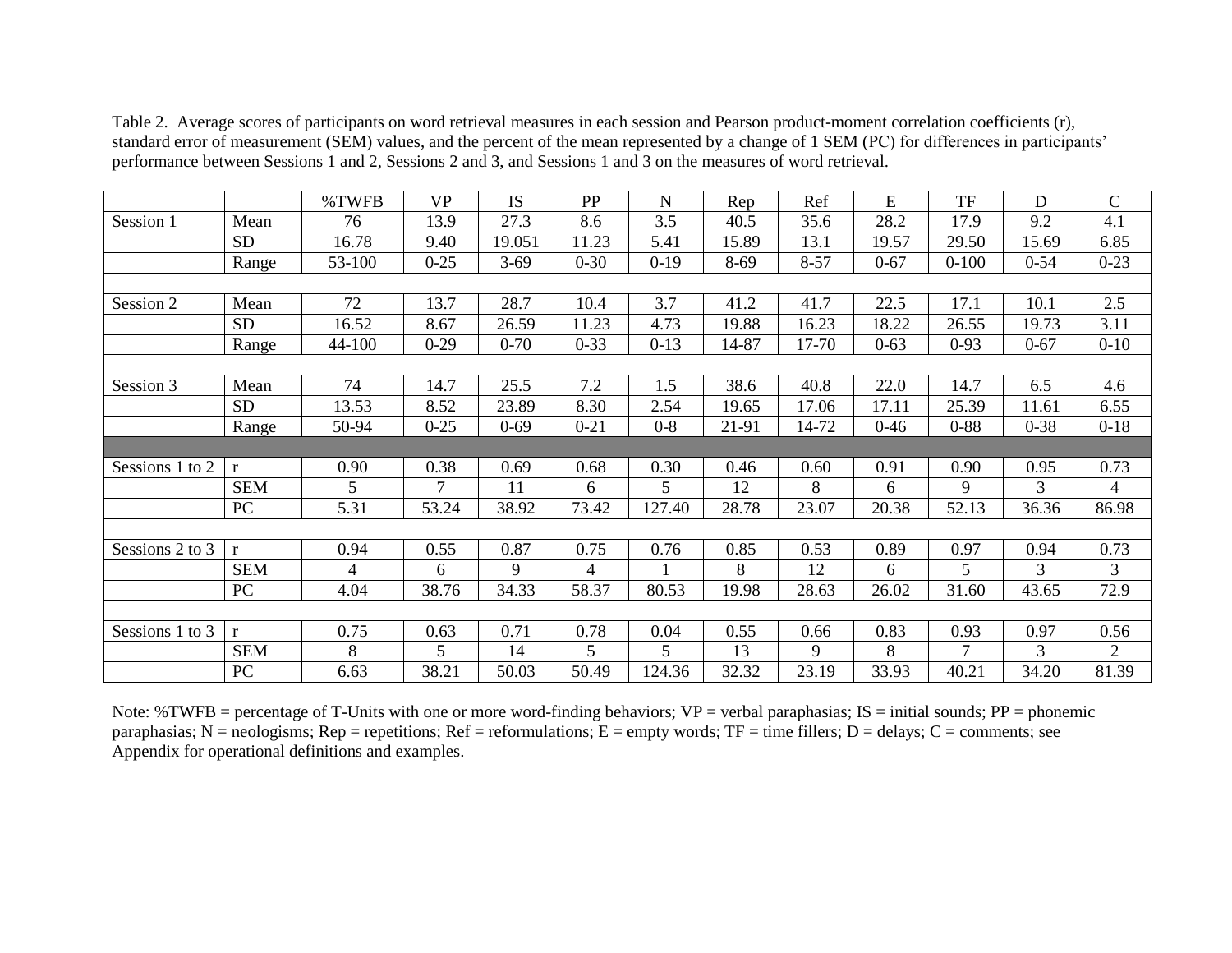| Table 3. Pearson product-moment correlation coefficients for differences in participants' performance between Sessions 1 and 2,            |  |  |  |  |
|--------------------------------------------------------------------------------------------------------------------------------------------|--|--|--|--|
| Sessions 2 and 3, and Sessions 1 and 3 on the measures of informativeness, efficiency, and the accuracy and completeness of main concepts. |  |  |  |  |

|                 | #words | #CIUs | <b>WPM</b> | CIUs/min | %CIUs | AC  | AI  | IN              | AB  | $AI + IN$   |
|-----------------|--------|-------|------------|----------|-------|-----|-----|-----------------|-----|-------------|
| Sessions 1 to 2 | .84    | .85   | .99        | .97      | .61   | .85 | .70 | .34             | .83 | .42         |
| Sessions 2 to 3 | .78    | .89   | .99        | .99      | .95   | .86 | .86 | $\cap$<br>ن ڪ و | .92 | ر ، ،       |
| Sessions 1 to 3 | .74    | .88   | .99        | .96      | .64   | .88 | .80 | .41             | .87 | $\tau$<br>. |

Note: CIUs = correct information units, WPM = words per minute, %CIUs = percentage of all words that were CIUs, AC = accurate and complete,  $AI =$  accurate but incomplete,  $IN =$  inaccurate,  $AB =$  absent.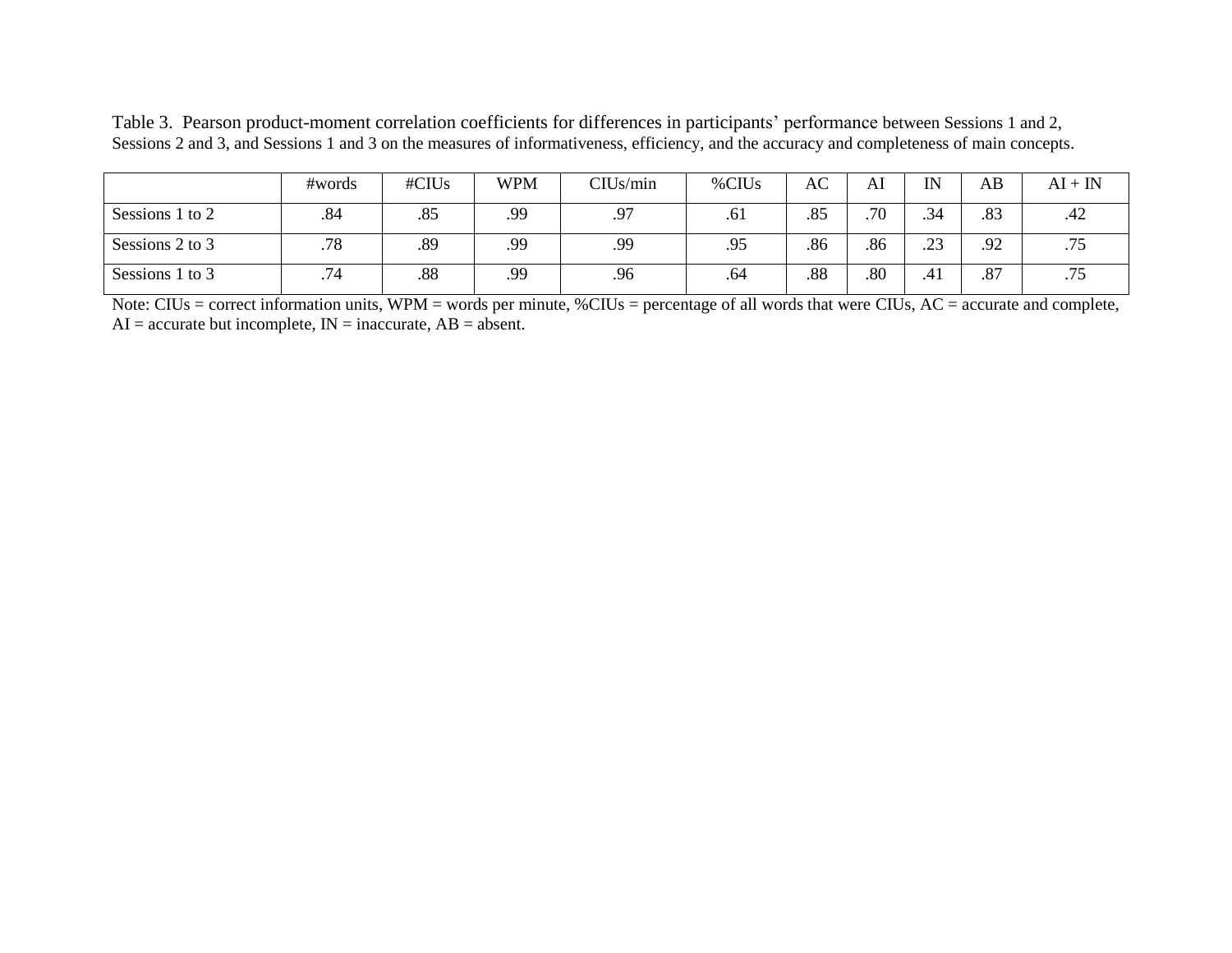# Appendix

Operational definitions and examples of error word finding behaviors in discourse.

| Response               | <b>Operational Definition</b>         | Examples                         |  |  |  |  |
|------------------------|---------------------------------------|----------------------------------|--|--|--|--|
| Verbal Paraphasia      | An unintended substitution of one     |                                  |  |  |  |  |
|                        | word for another                      |                                  |  |  |  |  |
| Initial sounds         | Partial production of the target or   | $\overline{\text{``si''}}$ /sink |  |  |  |  |
|                        | partial production of a substitution  |                                  |  |  |  |  |
| Phonemic Paraphasia    | A nonword obviously related in        | "pelim"/penguin                  |  |  |  |  |
|                        | sound to the target and fluently      |                                  |  |  |  |  |
|                        | produced.                             |                                  |  |  |  |  |
| Neologism              | A nonword with no, or only a          | "budisky"/spider                 |  |  |  |  |
|                        | remote, relation to the target.       |                                  |  |  |  |  |
| Repetition             | Any word inappropriately uttered      |                                  |  |  |  |  |
|                        | twice in a T-Unit                     |                                  |  |  |  |  |
| Reformulation          | Changes or modifications to one or    | "Well I go to the I usually      |  |  |  |  |
|                        | more previous words in a T-Unit       | watch programs."                 |  |  |  |  |
| Empty/Indefinite words | A vague or indefinite word applied to | "That's very good stuff"         |  |  |  |  |
|                        | the target                            |                                  |  |  |  |  |
| Time fillers           | Verbalizations of vowel sounds or     |                                  |  |  |  |  |
|                        | syllables produced to maintain the    |                                  |  |  |  |  |
|                        | listener's attention during word-     |                                  |  |  |  |  |
|                        | retrieval difficulty. Mark only when  |                                  |  |  |  |  |
|                        | three or more occur in a T-Unit.      |                                  |  |  |  |  |
| Delays                 | Any prolonged pause of 6 seconds or   |                                  |  |  |  |  |
|                        | more with or without time fillers     |                                  |  |  |  |  |
|                        | within a T-unit.                      |                                  |  |  |  |  |
| Comment                | A comment on the task or the          | "The man is"<br>I can't tell you |  |  |  |  |
|                        | language process.                     | his name."                       |  |  |  |  |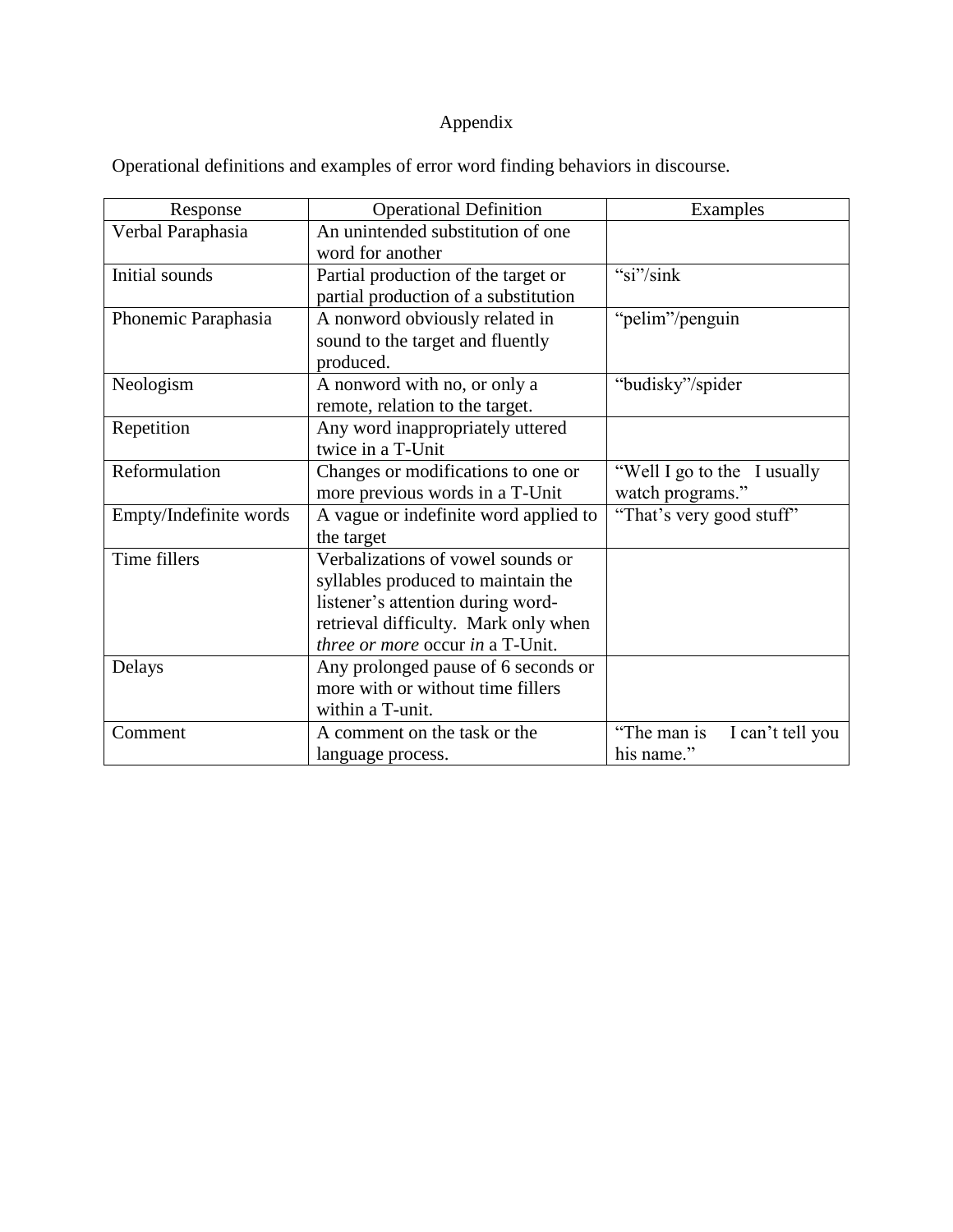Figure Caption

Individual participant data for each word-finding category across the three sessions reported as the percentage of T-units in which the behavior occurred.  $P1-B1 =$  Participant 1, Baseline session 1; P1-B2 = Participant 1, Baseline session 2, etc. Data for Participant 3 was not used in these analyses; see text.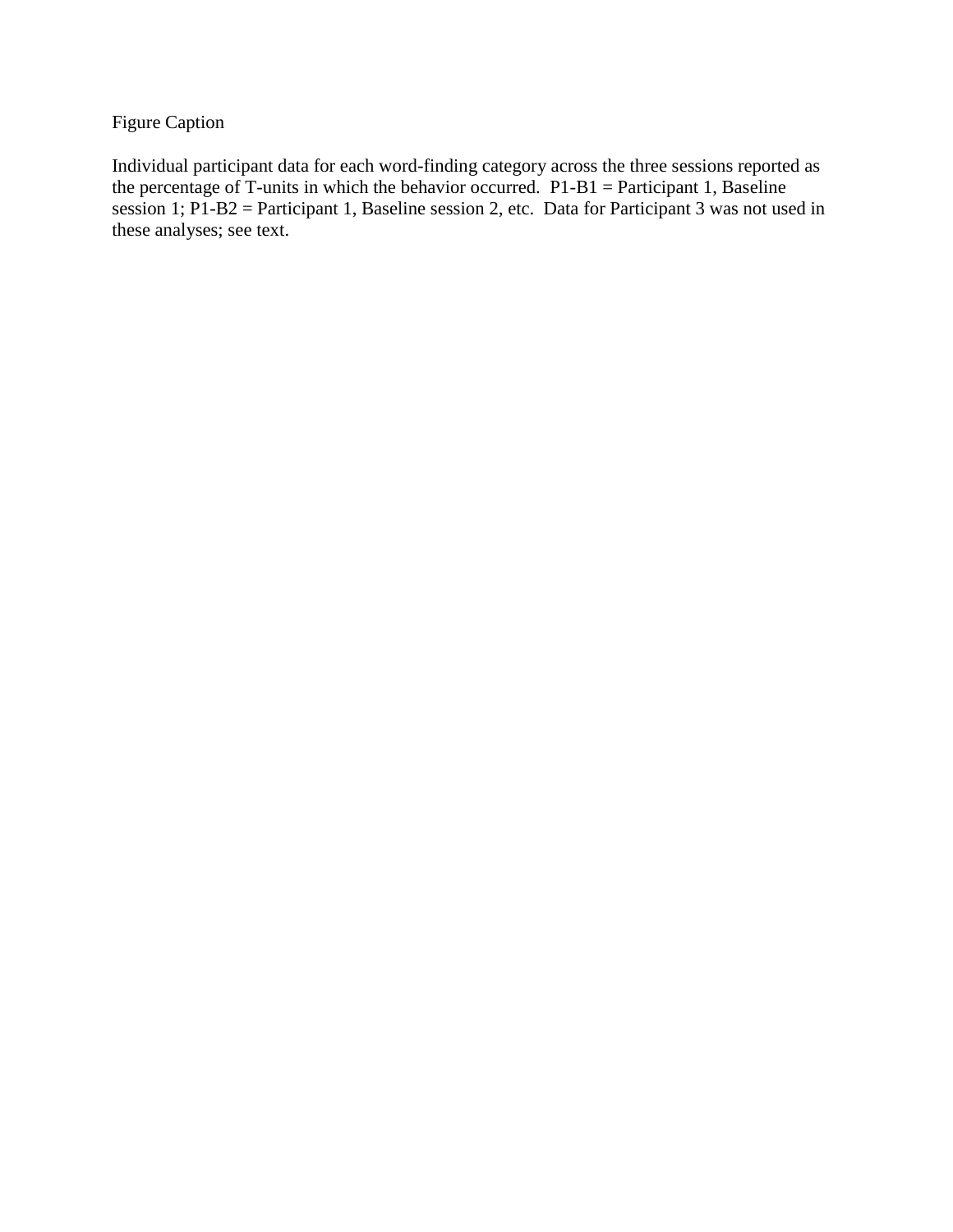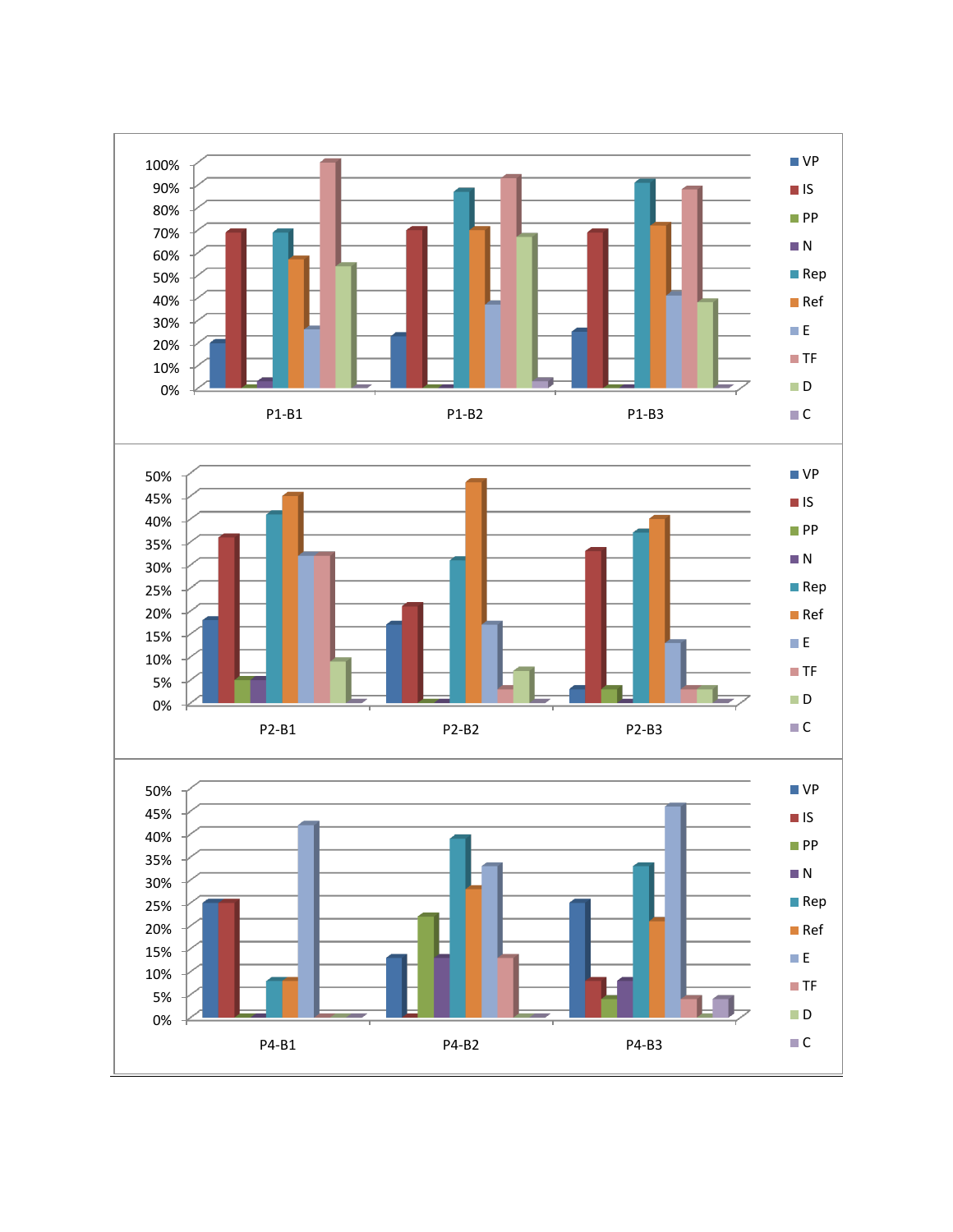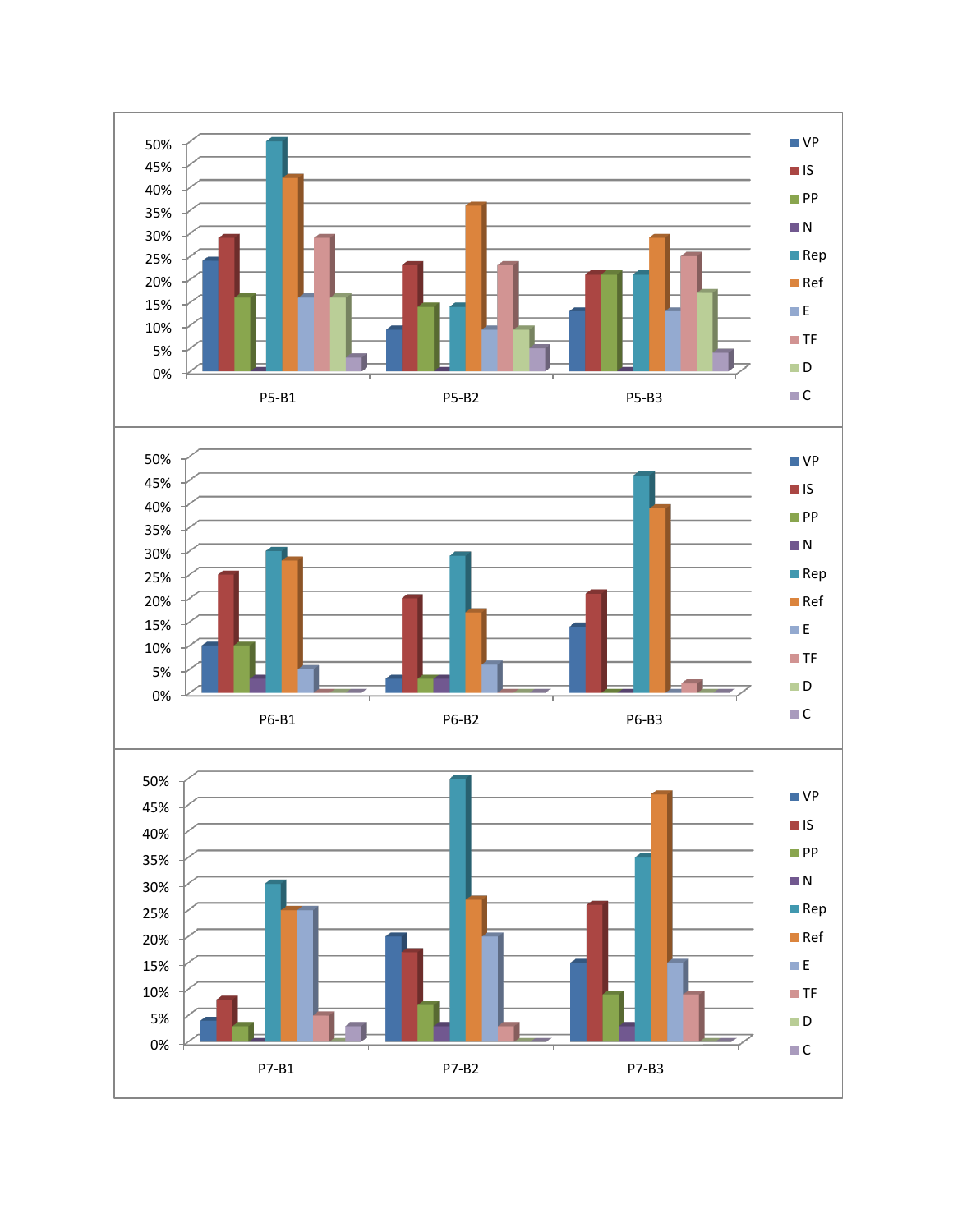